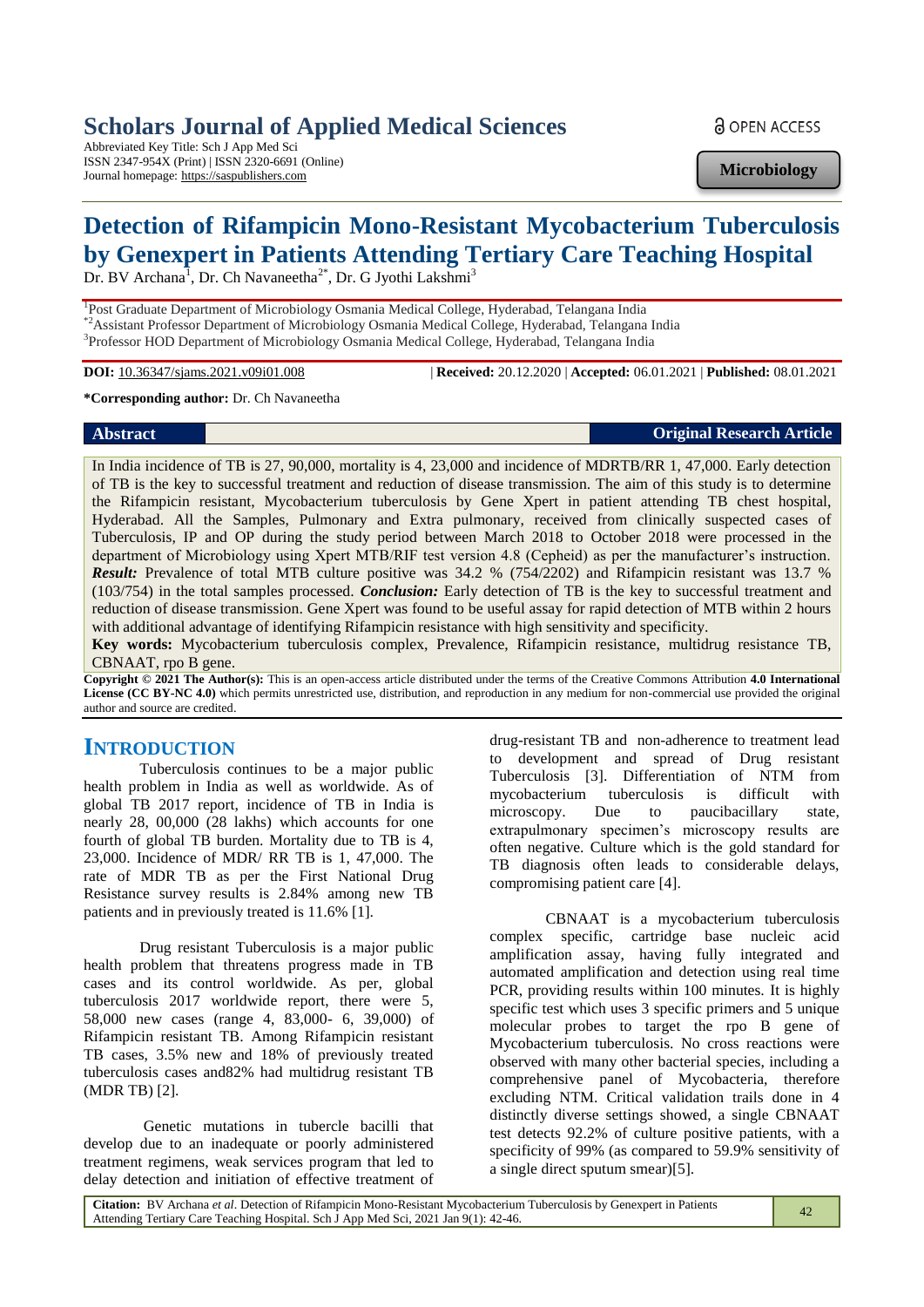The Xpert assay is highly rapid, sensitive and specific in diagnosis of both pulmonary and extra pulmonary tuberculosis [6-8]. Early detection of TB is the key to successful treatment and reduction of disease transmission. As little data is available on prevalence of TB and MDRTB/RR in south India the present study was done with an aim to determine the Prevalence of Rifampicin mono-resistant Mycobacterium tuberculosis among TB patients attending TB Chest, a tertiary care teaching Hospital.

# **MATERIALS AND METHODS**

A prospective study was conducted from March 2018 to October 2018 at tertiary care teaching Hospital. The study was ethically approved by the institute and ethical committee.

Patients having clinical, radiological features suggestive of TB, old cases of TB with recurrence, failure of ATT after 1 month, defaulters, all age groups, both sexes, PLHIV(people living with HIV) were included in the study. Patients who provided inadequate specimen that is heavily bloodstained or contaminated with PCR inhibitors like formalin, xanthochromic CSF samples were excluded.

A total of 2369 samples were collected. Sputum- 1494, Broncho alveolar lavage (BAL) - 246,Gastric aspirate- 5, Pleural fluid-268, Biopsy-30,Pus- 130, synovial fluid- 6, CSF-10, Ascitic fluid-2.

From each presumptive pulmonary TB patient 2-4 ml of sputum was collected. In case of presumptive extrapulmonary TB 2-4 ml of pus, lymph node aspirates, CSF, pleural fluid or peritoneal fluid samples were collected. Samples were collected in a sterile, dry wide necked and leak proof container and were labeled with unique sample number, date, time of collection. Samples were immediately processed for gene Xpert MTB Rifampicin assay. The samples were inspected for quality and appropriate samples reagent was added to the sample in ratio 2:1 and lid was closed. Sample was then shaken for 10 to 20 minutes and incubated for approximately 10 minutes. Sample was shaken again and further incubated for 5 minutes. The liquid samples were then transferred into the gene Xpert cartridge in the gene Xpert MTB/Rifampicin assay system. The computerized system was then operated according to the standard operating procedure to carry out analysis. Results were automatically generated after 2 hours, indicating if MTB was detected or not detected, where MTB was detected, the gene Xpert automatically generated result indicating if the MTB is Rifampicin resistant or not resistant [9].

# **RESULTS**



**Fig-1: Overall distribution of samples results**

Out of the total 2369 different types of samples collected and processed, 2202 samples showed valid results. Remaining 167 showed errors. Among 2202 samples which showed valid results, 754(34.2%) were MTBC positive.11 cases showed indeterminate results to Rifampicin resistance, 640 were Sensitive to Rifampicin and 103(13.7%) were Rifampicin resistance cases.

© 2021 Scholars Journal of Applied Medical Sciences | Published by SAS Publishers, India 43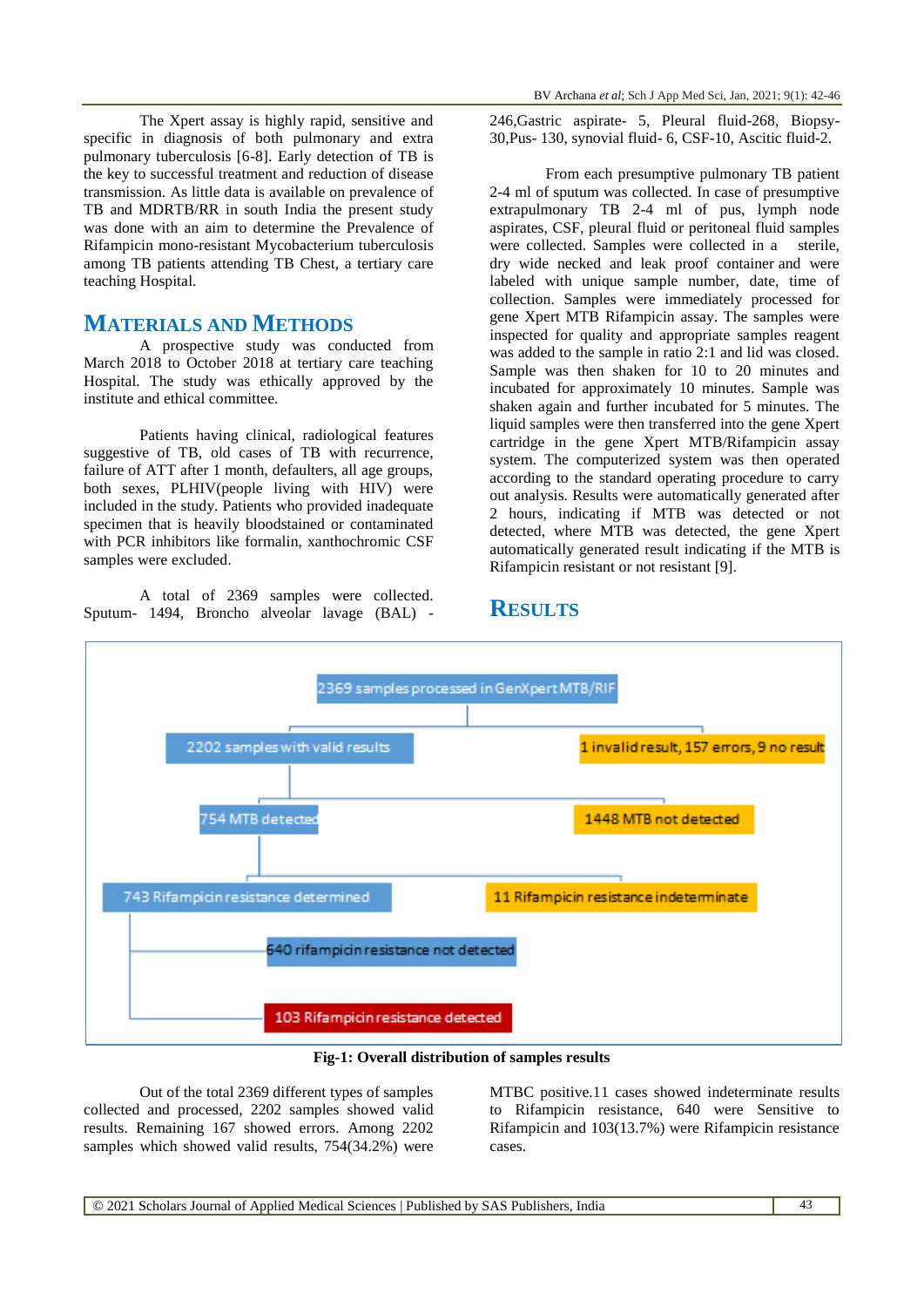| <b>Sample</b>  | <b>Total</b> | <b>Positive</b>  | R/R            |
|----------------|--------------|------------------|----------------|
| <b>Biopsy</b>  | 30           | 30.0% (9/30)     | 44.4% (4/9)    |
| BAL            | 247          | 21.5% (53/247)   | 20.7% (11/53)  |
| Sputum         | 1500         | 37.9% (569/1500) | 13.5% (77/569) |
| PF             | 270          | 11.9% (32/270)   | 12.5% (4/32)   |
| Pus            | 131          | 66.4% (87/131)   | 8.0% (7/87)    |
| Synovial fluid |              | 42.9% (3/7)      | $\theta$       |
| CSE            | 10           | $10\%$ $(1/10)$  | $\theta$       |
| <b>GA</b>      | 5            | $\Omega$         | $\Omega$       |
| Ascitic fluid  | 2            | 0                | $\Omega$       |
| Total          | 2202         | 754(34.2%)       | 103(13.7%)     |

### **Table-1: Prevalence of Rifampicin resistance among different types MTBC positive specimens**

Overall prevalence of MTBC is 34.2%. 13.7% Rifampicin resistance among TB cases with maximum prevalence seen in Biopsy specimens followed by BAL samples.

#### **Table-2: Prevalence of Rifampicin resistance among MTB Culture Positive different age groups**

| Age group in years | Total | Positive     | R/R         |
|--------------------|-------|--------------|-------------|
| $0 - 20$           | 356   | 128(35.9%)   | 22 (17.2%)  |
| $21-40$            | 1013  | 371(36.6%)   | 52 (14.0%)  |
| $41-60$            | 650   | 209(32.2%)   | 24 (11.5%)  |
| Above 60           | 183   | $46(25.1\%)$ | $5(10.8\%)$ |

Highest prevalent age group was 0 to 20 years 17.2% (22/128/356) followed by 41-60 years and above 60 years cases.

#### **Table-3: Prevalence of Rifampicin resistance among MTB Positive Males and Females**

| Gender         | <b>Total cases</b> | <b>MTBC</b> positive | Rifampicin resistant |
|----------------|--------------------|----------------------|----------------------|
| Males          | 1300               | 478                  | 63(13.2%)            |
| <b>Females</b> | 902                | 276                  | $40(14.5\%)$         |

Prevalence of Rifampicin resistance is more in females 14.5% (40/276/902) than in males 13.3% (63/478/1300) MTBC positive cases.

#### **Table-4: Prevalence of Rifampicin resistance in Pulmonary & Extra pulmonary TB patients**

| Sample type     | Total | <b>MTB</b> Positive | R/R        |
|-----------------|-------|---------------------|------------|
| Pulmonary       |       | 622 (35.5%)         | 88 (14.1%) |
| Extra Pulmonary | 450   | 132 (29.3%)         | 15 (11.4%) |

Among MTBC positive pulmonary and extra pulmonary cases, 14.1% (88/622/1752) and 11.4% (15/132/450) is the prevalence of Rifampicin resistance

respectively. Prevalence of Rifampicin resistance is more in pulmonary cases than in extrapulmonary cases.

**Table-5: Prevalence of Rifampicin resistance in PLWHIV with TB coinfection and in Non-HIV group with only TB**

| <b>Cases</b>  | <b>Total</b> | <b>MTB</b> Positive | R/R           |
|---------------|--------------|---------------------|---------------|
| PLHIV with TB | 451          | 42 (9.3%)           | $2(4.8\%)$    |
| Only TB       | 1751         | 1712(40.7%)         | $101(14.2\%)$ |

PLHIV with TB and Non-HIV group with TB is 4.8% (2/42/451) and 14.2% (101/712/1751) respectively. Prevalence of Rifampicin resistance is more in Non-HIV group with MTBC than in PLHIV and MTBC co-infection.

## **DISCUSSION**

In the present study prevalence of MTB infection was 34.2%.The studies done by Praveen B. Gautam et al. (32.9%), from West Uttar Pradesh, 2018[10], Alvarez-uria et al., at Uttar Pradesh,2012[19]and Dinic et al. (31.4%) at Nigeria, 2012 [11] were similar to present study MTB infection prevalence.

In the present study, prevalence of Rifampicin resistant in MTB positive cases was found to be 13.7%. Which correlated with the studies done by Mi Zhou et al. (17.2%), at Sichuan, China, 2018 [12], Reddy et al. (9.9%), at Ananthapur district, AP, 2017[13) and Kaur et al. (9.2%) [20] at Malwa region from Punjab, 2016.

© 2021 Scholars Journal of Applied Medical Sciences | Published by SAS Publishers, India 44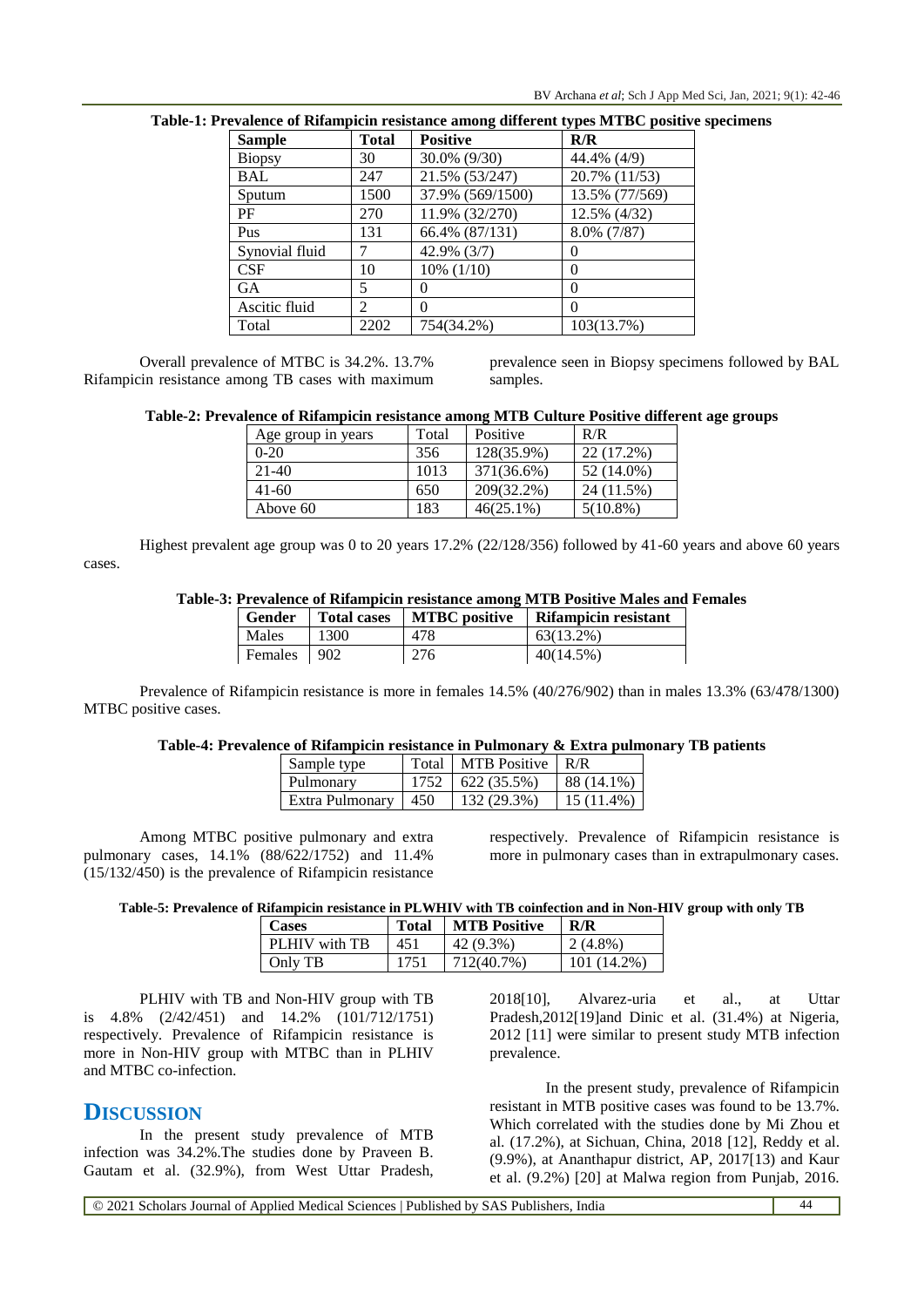Though Mumbai reports a very high incidence of Rifampicin resistance of 66.8%as seen in Chowgule et al. study, 1998 [14].

In our study, prevalence of Rifampicin resistance MTB cases high predominance was seen in the age group 0 to 20 years (17.2%)which was similar to the study done by Villegas et al. (below 44 years)[16]at North district of Lima, 2016. In the present study, Rifampicin resistant MTB cases was higher in females 14.5% when compared to males 13.2% similar to studies done by Masenga et al. at Livingston, Zambia, 2015[15] and Villegas et al. at North district of Lima, 2016[16]. The likely reasons for predominance of females over males might be due to, majority of females are illiterate and are home makers who does not even have easy access to healthcare facilities, poor nutritional status which might be due to social and health seeking behaviour difference.

In the present study, the prevalence of Rifampicin resistant MTB cases was higher in pulmonary (14.1%) cases when compared to extra pulmonary (11.4%) TB cases. The study done by the Chakra borty et al. found 13.7% from pulmonary and8.6% from extra-pulmonary cases[17], and study done by the Praveen B. Gautam et al. found27.6% from pulmonary and 21% from extra-pulmonary cases [10] which were supportive to present study findings. Predominance of rifampicin resistance among pulmonary cases over extra-pulmonary cases can be explained by the spread of infection through aerosols inhalation, which has high chances of spreading the infection in the community. In case of extra-pulmonary cases, spread of infection through hematogenous route from primary focus like lungs of the patient or direct inoculation of Mycobacterium at the site of infection as a result of trauma, injury and surgery can occur.

In the present study only 2 patients out of 103 Rifampicin resistant MTB were HIV seropositive. This is in accordance to the study done by Gautam et al. at West Utter Pradesh, 2018[10]which showed only 1patient out of 144 RRTB cases as HIV seropositive and study done by Gaude et al. at Northern Karnataka, 2015[18],which showed only 2 patients out of 36 RRTB cases. Low prevalence of rifampicin resistance in PLHIV coinfection of TB than only TB cases might be because of population level improvement in HIV and TB control care.

# **CONCLUSION**

Molecular technique has revolutionized the diagnosis of TB (both PTB and EPTB) as well as MDR TB and TB in PLHIV. CBNAAT (Xpert MTB / Rifampicin) can be used in field condition, sub district level, where 24 hours electricity is available as it requires minimum training and biosafety. Rifampicin resistance is considered as surrogate marker of MDR TB as practically all rifampicin resistant bacilli are

resistant to INH. However, it should be remembered that a positive result suggests but a negative result do not exclude TB as well as MDR TB. At present CBNAAT has not totally replaced the traditional smear and culture for TB.WHO recommends CBNAAT for diagnosis of TB and detection of rifampicin resistance in presumptive vulnerable paediatric age group, smear negative with x-ray suggestive of TB, and all diagnosed TB patients non-responders to treatment, DRTB contacts, previously treated TB, TB HIV co infection and newly diagnosed TB. Early detection of TB is the key to successful treatment and reduction of disease transmission

## **REFERENCES**

- 1. Central TB Division, Directorate General of Health Services, Ministry of health and family welfare nirman bhawan, New Delhi. Available at: http://www.tbcindia.gov.in. Revised National TB Control Programme, annual status report 2018.
- 2. Tuberculosis WHO Global Tuberculosis Report 2018. Available at: http/www.whoint/tb/ publication/factsheet\_global.pdf.
- 3. Guidelines on programmatic management of drug resistant tuberculosis in India, RNTCP 2017.
- 4. Bankar S, Set R, Sharma D, Shah D, Shastri J. Diagnostic accuracy of Xpert MTB/RIF assay in extrapulmonary tuberculosis. Indian J Med Microbiol. 2018; 36:357-63.
- 5. R Dewan, S Anuradha, A Khanna, S Garg, S Singla, P Ish, S Agarwal, A Narayana H, M Hanif, H Singh, S Uppal. Role of cartridge-based nucleic acid amplification test (CBNAAT) for early diagnosis of pulmonary tuberculosis in HIV. Journal, Indian Academy of Clinical Medicine 2015; 16(2): 114-7.
- 6. Tessema B, Beer J, Emmrich F, Sack U, Rodloff AC. First- and second-line anti-tuberculosis drug resistance in Northwest Ethiopia. Int J Tuberc Lung Dis. 2012;16(6):805-11.
- 7. Getahun M, Ameni G, Kebede A, Yaregal Z, Hailu E, Medihn G, Demssie D, Girmachew F, Fiseha Y, Meaza A, Dirse N. Molecular typing and drug sensitivity testing of Mycobacterium tuberculosis isolated by a community-based survey in Ethiopia. BMC public health. 2015 Dec;15(1):1-7.
- 8. Story BE, Helb D. Evaluation of the analytical performance of the Xpert MTB/RIF assay. J Clin Microbiol. 2010;48(7):2495–501.
- 9. World health Organization. Standard Operating Procedure [SOP]: Specimen Processing of CSF, Lymph Nodes and Other Tissues for Xpert MTB/RIF. World health Organization; 2014.
- 10. Gautam PB, Mishra A, Kumar S. Prevalence of rifampicin resistant mycobacterium tuberculosis and associated factors among presumptive tuberculosis patients in eastern Uttar Pradesh: a cross sectional study. Int J Community Med Public Health. 2018; 5:2271-6.

© 2021 Scholars Journal of Applied Medical Sciences | Published by SAS Publishers, India 45